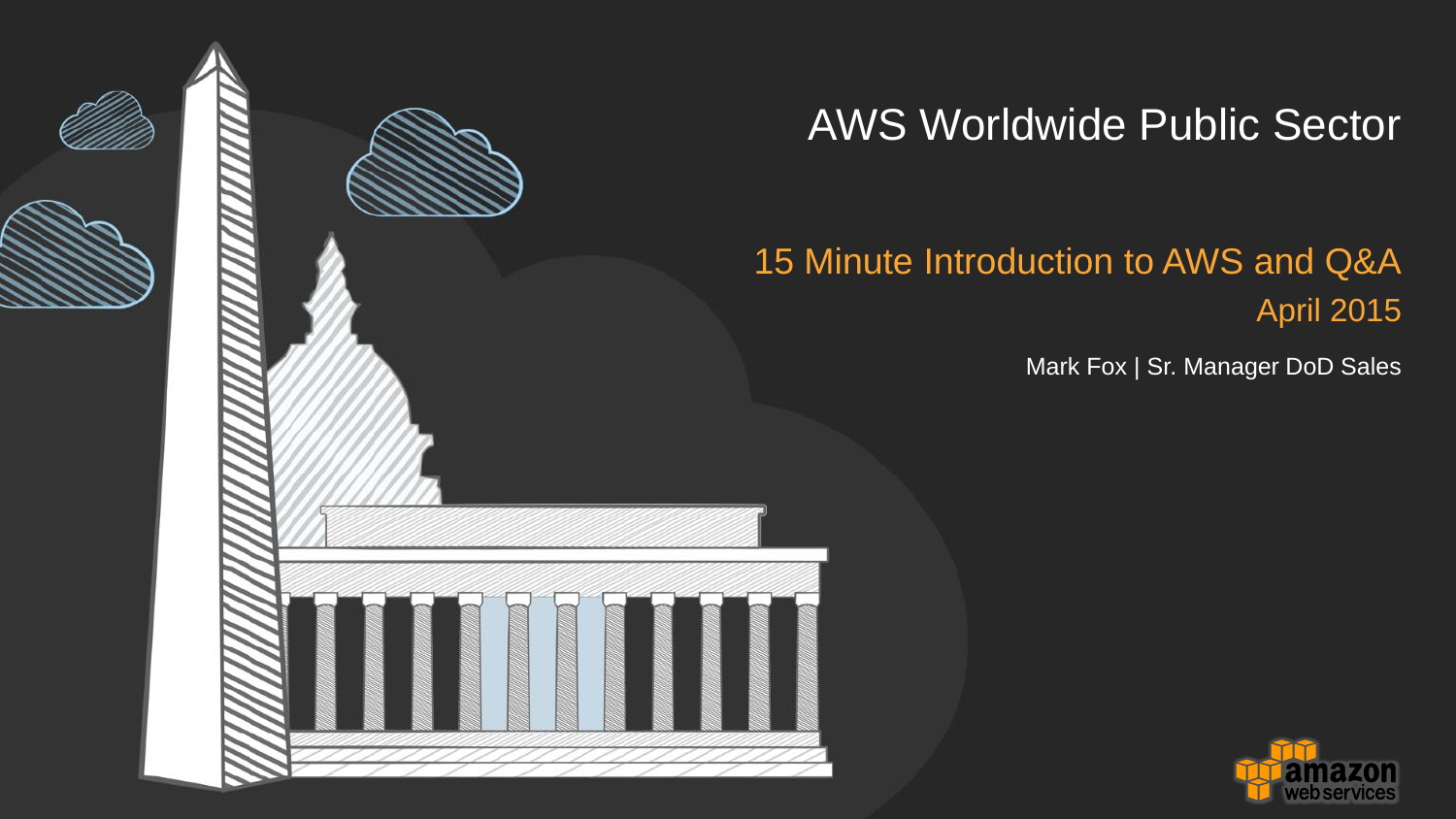## **BLUF**

- I love/hate relationship with the term cloud
- Now the IT norm
- Commercial Cloud should not be scary nor considered less secure
- Commercial Cloud enables (competitive advantage- "eat your cake")
	- Agility- from nothing to massive to nothing in minutes, time to capability
	- Increased cyber-security posture and insight
	- Cost Savings- OPEX, pay for only what you use
- AWS delivers every customer their own private cloud enclave (VPC) within public commercially available infrastructure.
- AWS has been authorized and is being used by the US Gov't
	- Civilian and DoD (NIPR)
	- Intel Community via Community Cloud Region (TS SCI)
	- A&D via AWS GovCloud ITAR Compliant Region

• Commercial Cloud leverages Shared Security/Responsibility

AWS Worldwide Public Sector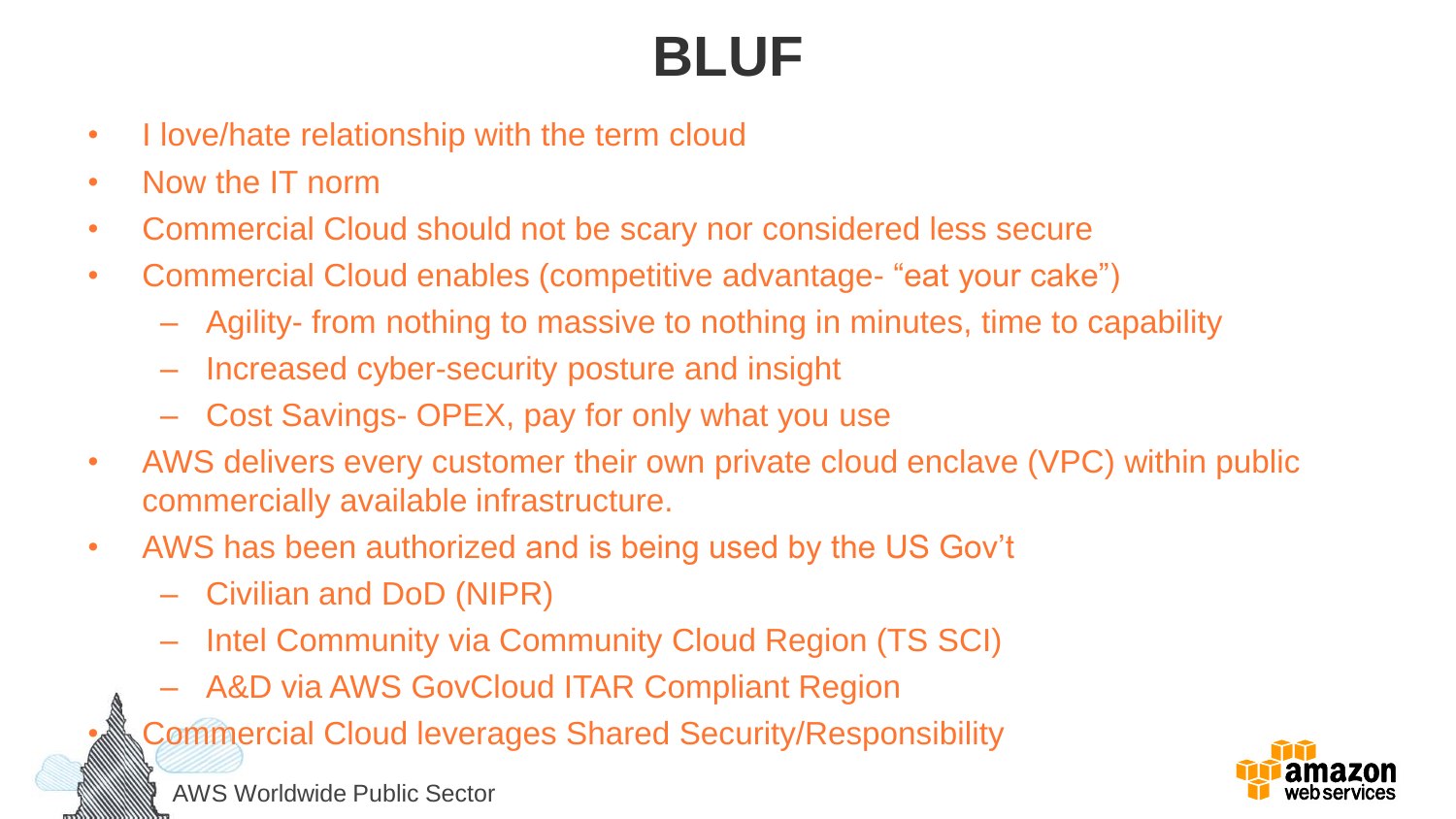#### **What sets AWS apart?**



**Experience** 

Building and managing cloud since 2006



Service Breadth & Depth

40+ services to support any cloud workload



Pace of Innovation

History of rapid, customer-driven releases



Global Footprint

11 regions, 28 availability zones, 52 edge locations



Pricing Philosophy

45 proactive price reductions to date



Ecosystem

8,000+ SIs and ISVs; 2,000+ Marketplace products



\*as of July 31, 2014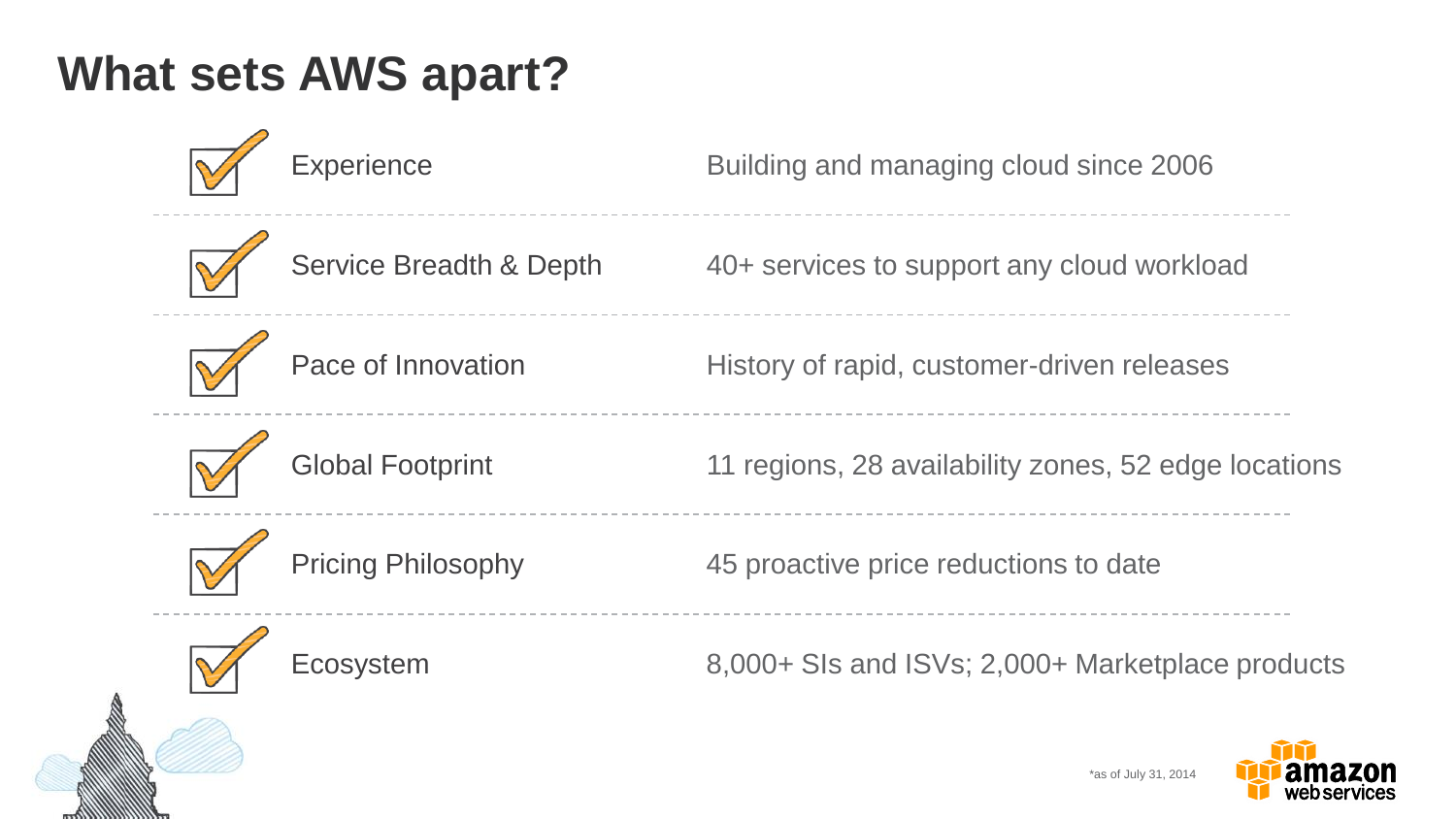## **Experience with Operational Reliability**

We are driven to remove any all causes of failure.

Our goal is to make our operational performance indistinguishable from perfect.

- Over a decade building the world's most reliable, secure, scalable, and cost-effective infrastructure for over a million customers. Many of them with millions of their customers leveraging cloud.
- Service SLAs between 99.9% and 100% availability. Amazon S3 maintains a durability of 99.999999999%.
- Availability Zones fault line and flood plain isolated, separate ISP's and electric grid isolation to substantially reduce the chance of simultaneous failure. Promote High Availability (HA) model.
- 24/7 visibility into the real-time operational status of all services around the globe..



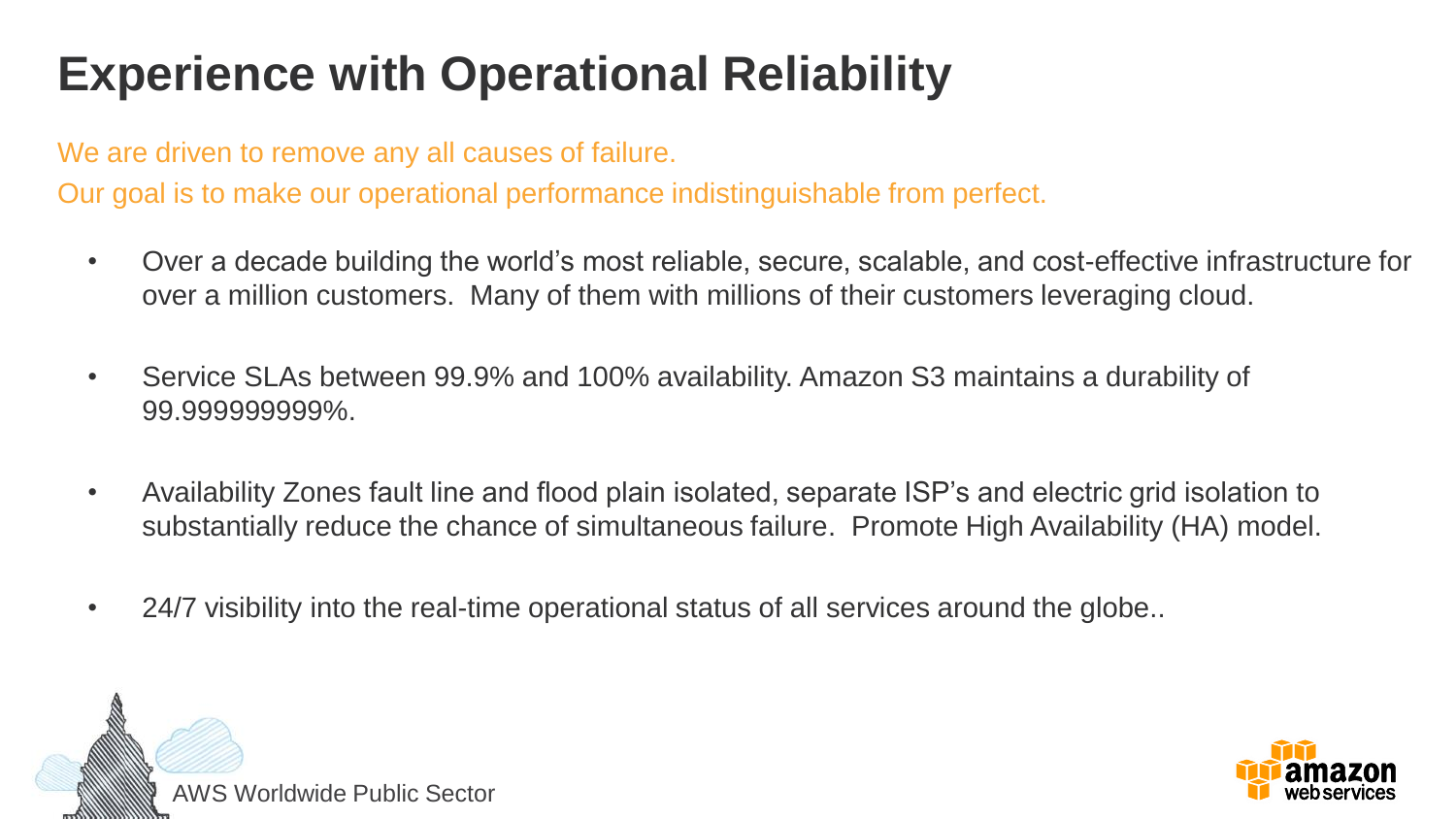## **Experience with Cloud Security**

AWS provides the same, familiar approaches to security that companies have been using for decades with increased visibility, control, and auditability. ~1,000 consistent controls.

| <b>Visibility</b>                                                                                                              | <b>Control</b>                                                                                 | <b>Auditability</b>                                                                                                                                                                                                                                                                                                           |
|--------------------------------------------------------------------------------------------------------------------------------|------------------------------------------------------------------------------------------------|-------------------------------------------------------------------------------------------------------------------------------------------------------------------------------------------------------------------------------------------------------------------------------------------------------------------------------|
| View your entire<br>infrastructure<br>with a click<br>Insight into your<br><b>Virtual Private Cloud</b><br>now and in the past | You have sole<br>authority on where<br>data is stored<br><b>Shared</b><br>responsibility model | 3 <sup>rd</sup> party validation<br>Inherit/re-use<br>SOC 1 / SOC 2 / SOC 3<br><b>FISMA</b><br>SSAE 16 / ISAE 3402<br><b>HIPAA</b><br><b>PCI DSS Level 1</b><br><b>ITAR</b><br><b>DIACAP &amp; FISMA</b><br><b>MPAA</b><br>ISO 27001 / 9001 / 13485<br><b>CSA</b><br><b>FIPS 140-2</b><br><b>ISO/TS 16949</b><br>FedRAMP (SM) |

*"Based on our experience, I believe that we can be even more secure in the AWS cloud than in our own data centers." – Tom Soderstrom, CTO, NASA JPL*

AWS Worldwide Public Sector

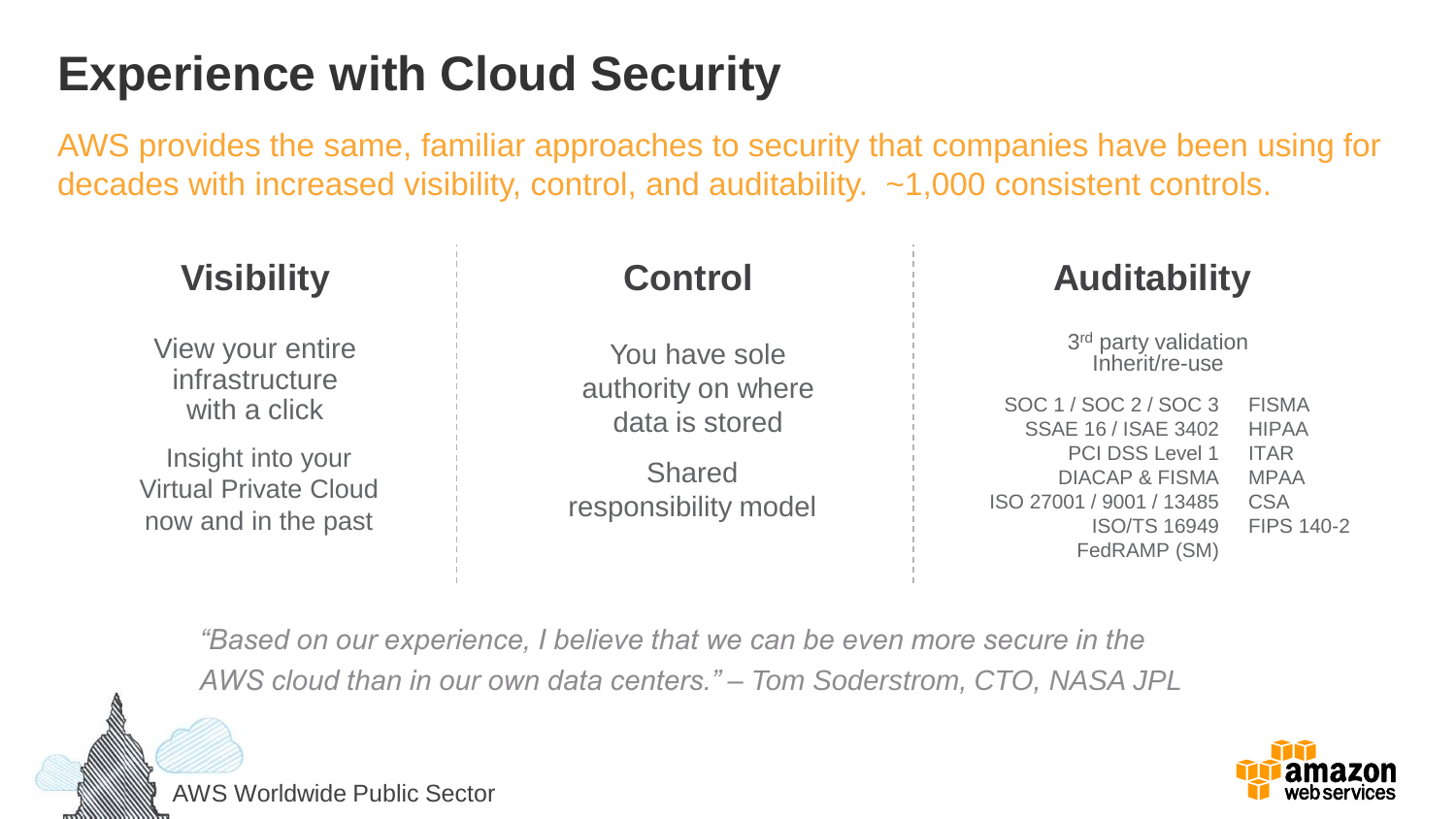## **Shared Security Responsibility**

- AWS & Customers both have security/compliance obligations
- Logical assessment & accreditation boundaries
- Authorizations/Accreditations
	- Inherited by Customer as part of full stack ATO





AWS Worldwide Public Sector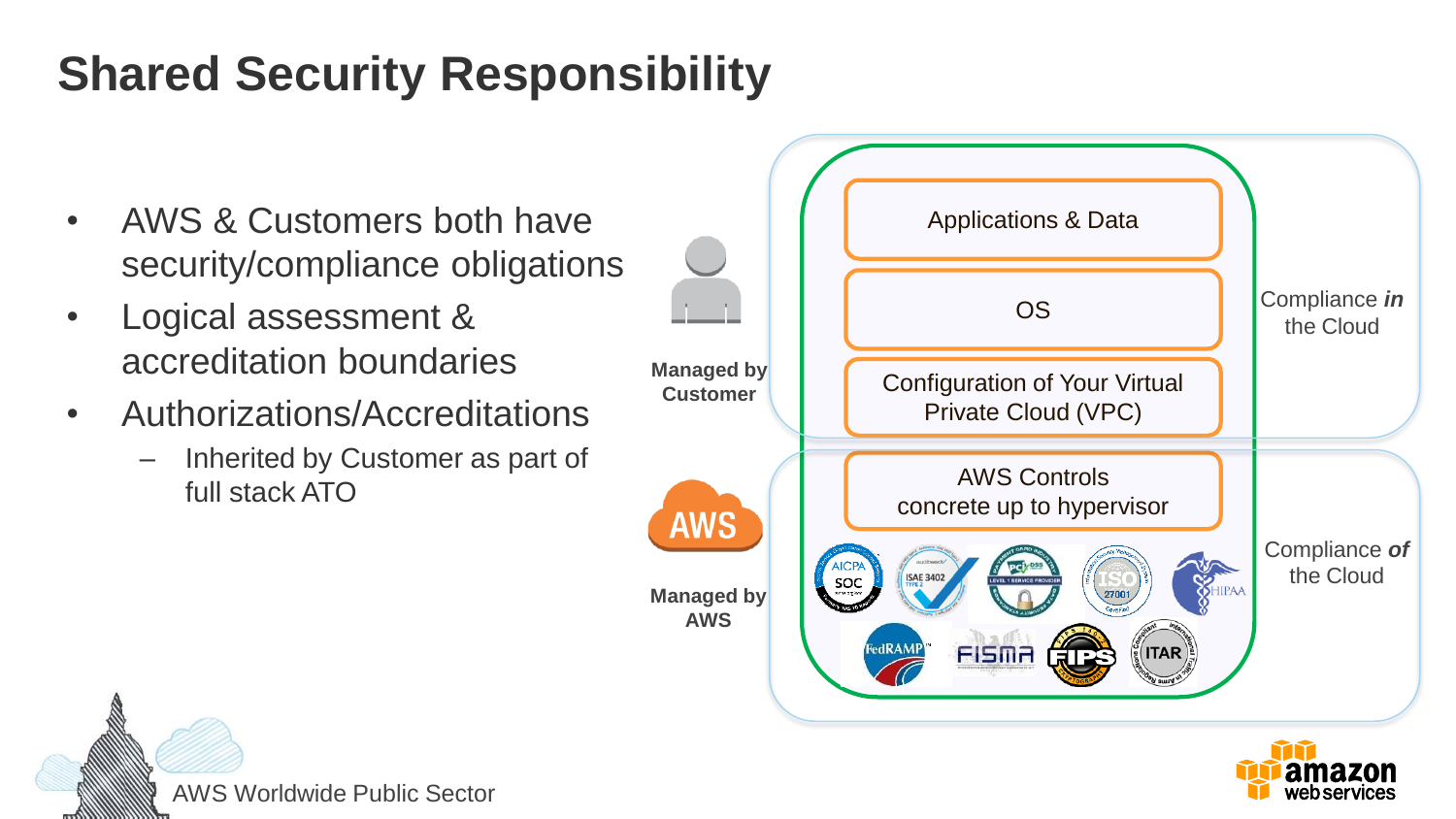## **Notional Risk Acceptance**



#### United in Service to Our Nation **22 MAR 2015 -- 1500 DISA SLIDE**

00000 10000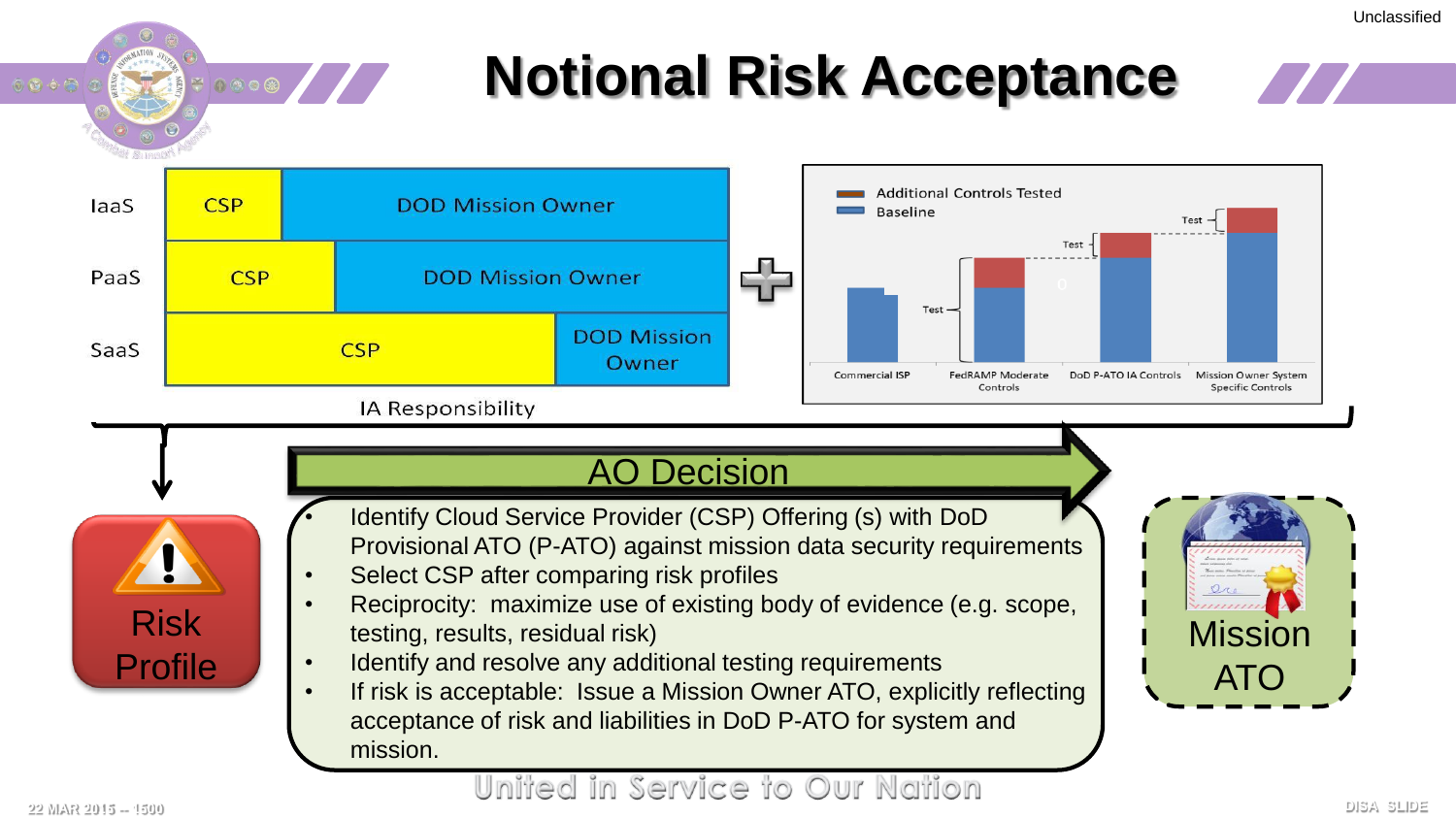#### **AWS Worldwide Footprint**





- 11 AWS Regions world-wide  $\bullet$
- 50+ CDN Edge Locations  $\bullet$
- Compute & storage to customers & Users or  $\bullet$ required jurisdictional boundaries
- Private AWS fiber links interconnect all  $\bullet$ major regions
	- Increased availability, higher performance, lower jitter, & reduced costs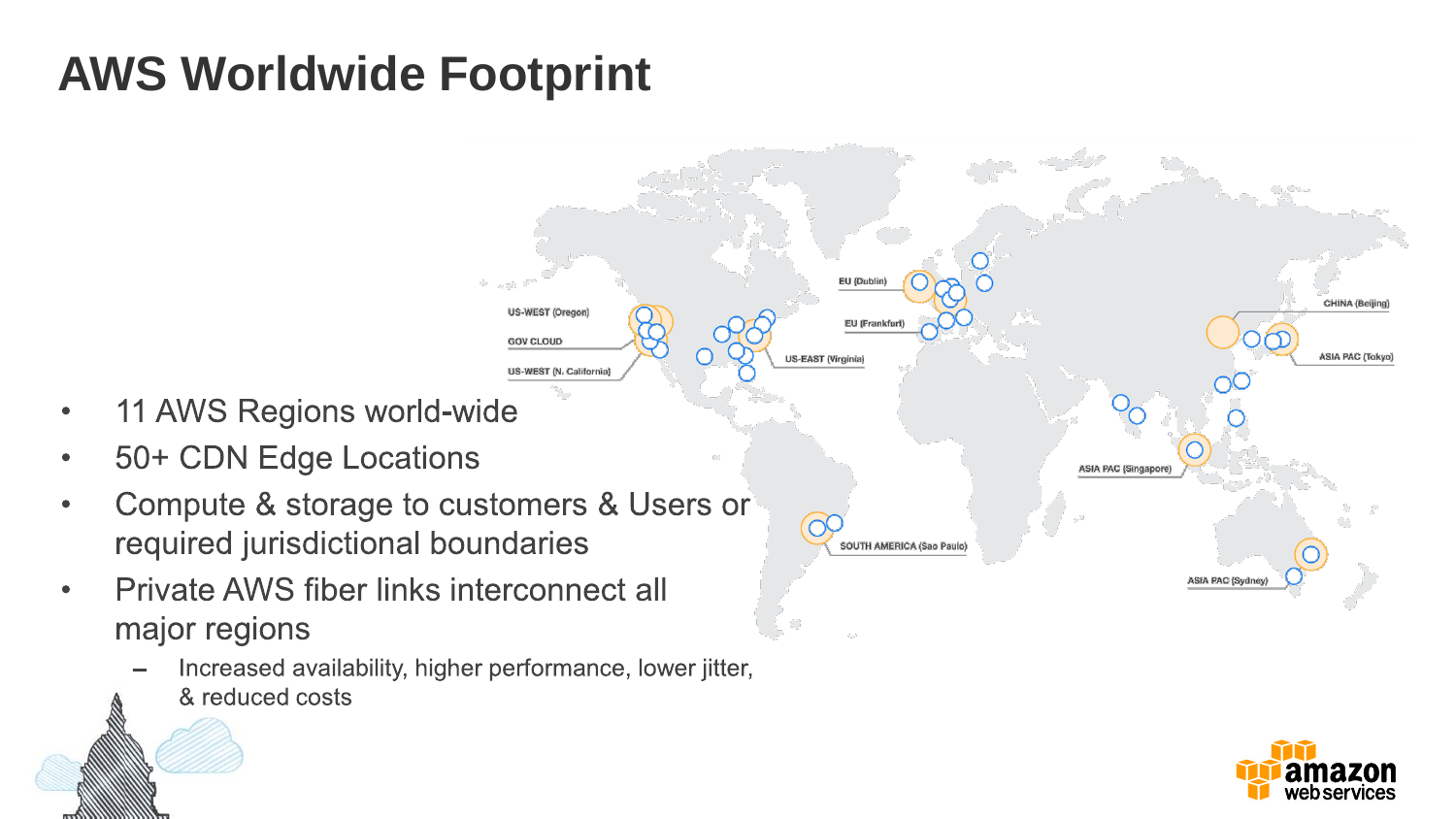#### **AWS GovCloud Characteristics**

- GovCloud designed to handle CUI including ITAR
	- Community Cloud: access controlled, US Persons for physical and logical access to the AWS infrastructure
	- DoD Provisional Authorization for public and sensitive workloads (Impact Levels 4, 5 require NIPRnet connectivity)
- Physically Isolated Region (Oregon)
- 3 Availability Zones
- Separate Isolated Credential Database
- Logical Network Isolation all users run in Virtual Private Clouds (VPC)
- FIPS 140-2 Validated Hardware & Cryptographic Services for VPNs and AWS Service API End **Points**